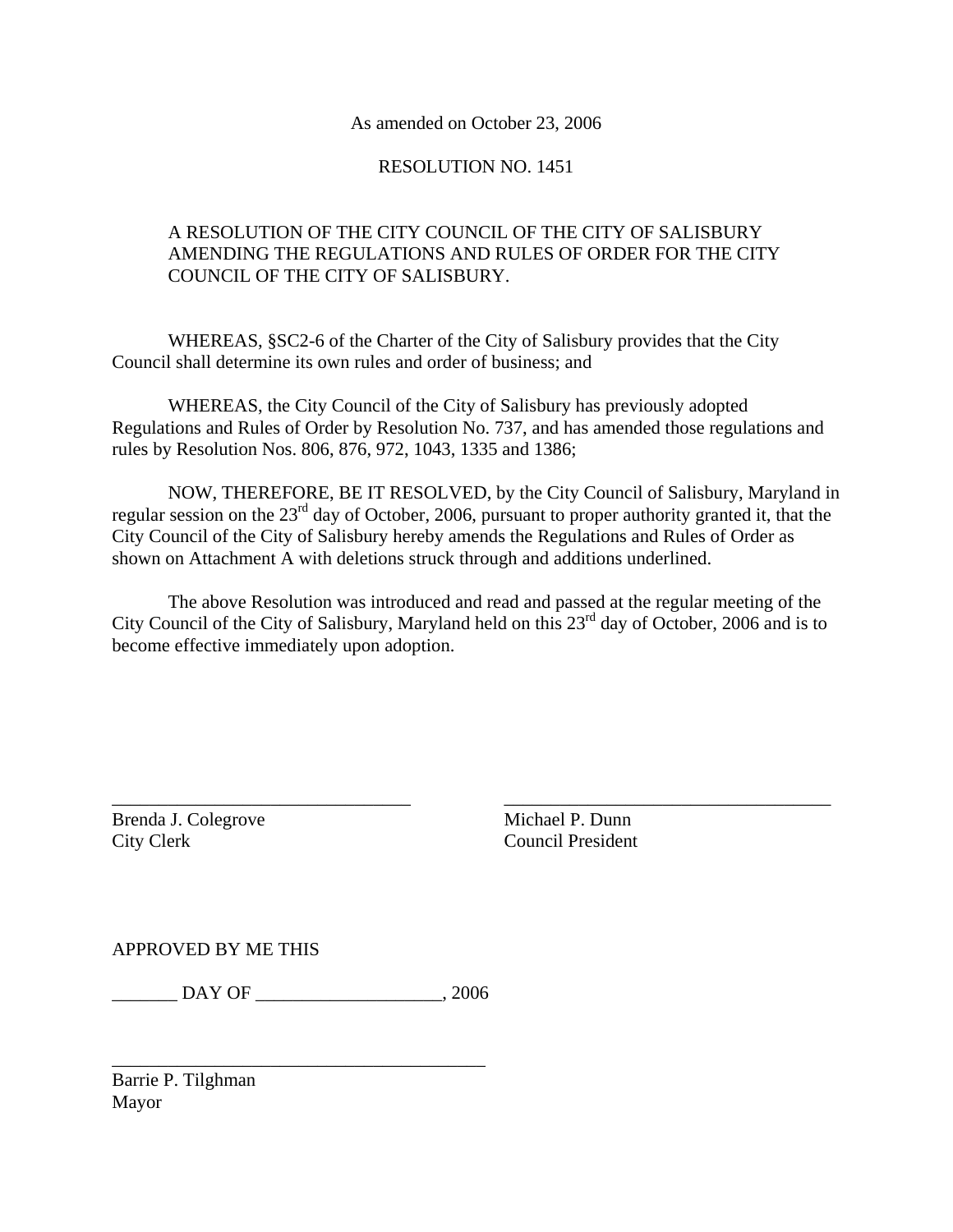# **ATTACHMENT A**

### SALISBURY CITY COUNCIL REGULATIONS AND RULES OF ORDER

#### 1. PREAMBLE

The City Council is the legislative and policy-setting part of the City's organization. The Mayor is responsible for carrying out the executive and administrative duties of the city, including administering the policies and enforcing the laws set by the council. The laws enacted by the Council are called ordinances. Usually the policies established by the Council are enacted by resolution. The Council is made up of five (5) members, elected by the people to four (4) year staggered terms.

It is the fixed policy of the Salisbury City Council to facilitate the expression of views and the introduction of legislation by members of the Council, and promote the orderly, open discussion of issues relevant to the government of the City. These Rules shall be construed to promote that policy and shall be in effect upon their adoption by the City Council until they are amended or new rules are adopted.

#### 2. ATTENDANCE AND PARTICIPATION AT COUNCIL MEETINGS

Council members are expected to attend all meetings (regular, special, work sessions, closed sessions, budget sessions) of the City Council. If a Council member cannot attend a meeting of the City Council because of illness, vacation, business travel or other unavoidable circumstance, the Council shall be advised of such absence. Council members shall be physically present in meetings in order to participate and/or vote. Council members shall not participate in meetings via any electronic means such as telephone or video conference.

#### 3. COUNCIL MEETINGS

- A. Regular open meetings of the Salisbury City Council will be held in Room 301 of the City/County Government Building, 125 N. Division Street, Salisbury, Maryland, unless notice to the contrary is given. Regular meetings are held on the second and fourth Mondays of each month at 6:00 p.m., beginning with the first meeting in January 2004, except when Monday falls on a legal holiday. In the event that a City holiday falls on Monday, the meeting will be moved to the following Tuesday.
- B. Special open or closed meetings may be held at any time and place the City Council determines is appropriate.
- C. All meetings of the Salisbury City Council will be tape recorded by the City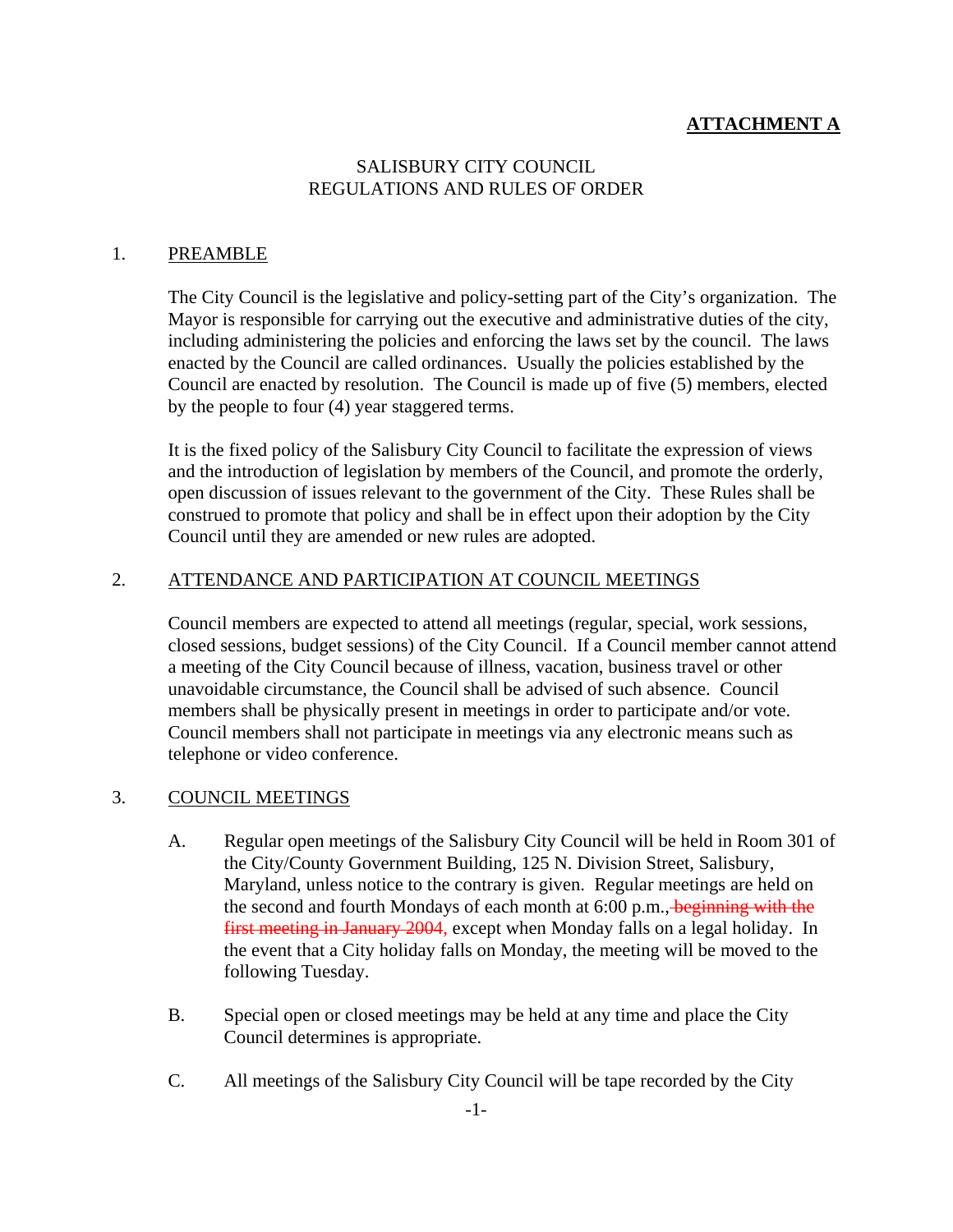Clerk. A recording of an open session made by a member of the public, or any transcript derived from such a recording, may not be deemed a part of the record of any proceeding of the City Council of the City of Salisbury.

- D. Notice of open and closed meetings will be posted on the bulletin board in the lobby of the City/County Government Building, 125 N. Division Street, Salisbury, Maryland and on the City's web site, reasonably in advance of the meeting.
- E. The City Council shall endeavor to advertise its proposed agenda in the local daily newspaper for regular meetings and The City Clerk will endeavor to notify the news media of regular and special open meetings, and work sessions and closed sessions.
- F. A representative of the news media or any member of the public may broadcast or televise record or photograph the proceedings of the City Council at an open session if the equipment used:
	- 1. If the equipment Iis operated from a fixed position that does not block the view of any other person. The equipment may be occasionally moved about the room, but only to the extent that the use of the recording device, or camera or broadcasting or televising equipment does not become disruptive of the meeting. Artificial light may be used, but only reasonably and not for any extended period of time or such as to become disruptive.
	- 2. If the equipment or its operator **D**does not create a noise or confusion that disturbs members of the City Council or other persons attending the session.
	- 3. At an open session, representatives of the news media or any member of the public may place microphones on the City Council table if they are kept in a central location and do not interfere with or disturb the meeting.
	- 4. A representative of the news media or any member of the public who desire arrangements for the use of a recording device, or camera  $\theta$ broadcasting or televising equipment at an open session in a manner not consistent with the provisions of this section may request such special arrangements in advance by contacting the City Clerk's Office.
- G. Regular Council meetings are broadcast live on PAC14. An individual Council member desiring to schedule a televised meeting, or tape meeting for later broadcast, using the facilities in the Council Chambers, must receive a consensus of the City Council in advance.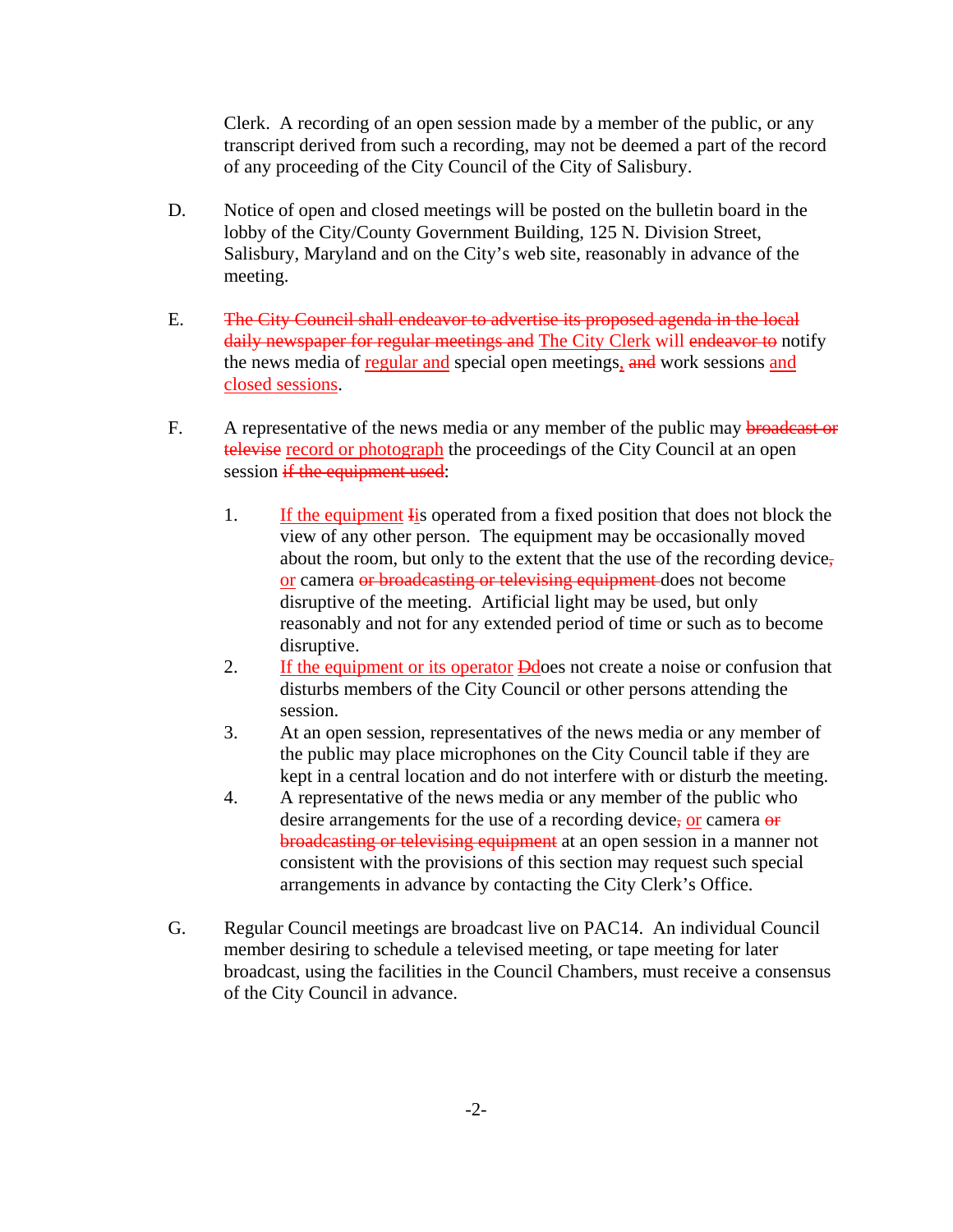## 4. AGENDAS

- A. On the agenda for each work session shall be an opportunity for Council members to discuss the proposed agendas for upcoming regular Council meetings and work sessions.
- B. The preliminary agenda for each regular Council meeting shall be prepared by the City Clerk by 4:00 p.m. on the Tuesday preceding the next regularly scheduled meeting by thirteen (13) days. The Clerk shall distribute the preliminary agenda to the administrative staff and the Council as soon as it is prepared. If any Council member or a member of the administrative staff wish to add or delete an item, they are to contact the Council President by noon on the Wednesday preceding the next regularly scheduled Council meeting by five (5) days.
- C. The Mayor, a member of the Council, or a member of the public may request that an item be placed upon the agenda for a Council meeting provided such request is made prior to the established deadlines. Only matters of an emergency or urgent nature may be added to the agenda after those deadlines.

 Any Council member wishing to present a Certificate of Appreciation or Certificate of Recognition must receive a consensus of the Council in advance before it is placed on an agenda.

- D. The Council President shall place upon the agenda of the Council meeting any item which is legal, constitutional and proper for the Council to consider, provided, however, that the Council President may reasonably defer a requested agenda item until a future meeting of the Council in order to secure full attendance by Council members, to afford the public ample opportunity to appear and observe the Council's consideration of such agenda item, or to secure the input of the City's staff.
- E. Items which are matters of a routine, non-controversial nature may be placed on the agenda under Consent Agenda. The purpose of the consent agenda is to provide a method for the expeditious handling of items which, in the opinion of the Council President, City Clerk and City Administrator, will not require discussion and will be approved unanimously by the Council.
- E.F. Except in the case of an emergency or a matter of an urgent nature, no matter will be discussed in a Council meeting which was not reasonably described in the published agenda for such meeting in accordance with the City's Open Meeting rules.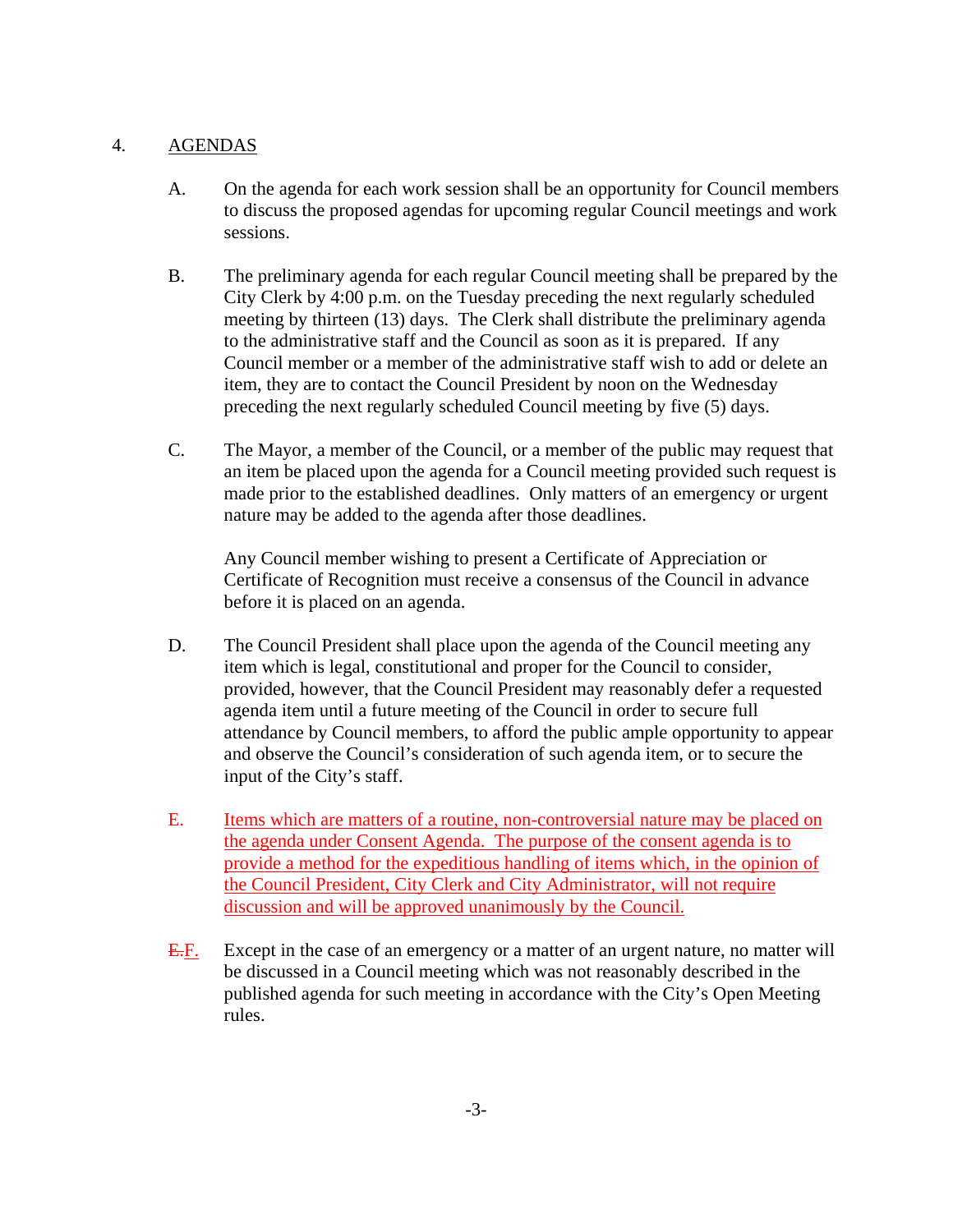F.G. The Mayor, the Council President, the City Administrator, the City Clerk, and all persons involved in the process of creating meeting agendas, shall endeavor to provide all members of the Council and other relevant City personnel as much advance notice of agenda items as is feasible in the interest of fostering informed discussion of such agenda items at meetings.

### 5. CONDUCT OF REGULAR MEETINGS

- A. The Council President or Council Vice President shall call the meeting to order at the appointed hour. In the absence of both the Council President and Council Vice President, a President Pro Tem shall be selected to preside over the meeting.
- B. After calling the meeting to order, and the Lord's Prayer and the Pledge of Allegiance have been recited, the Council President shall entertain a motion to adopt the agenda for the meeting as presented. After such motion has been made and seconded, any Councilmember may request the deletion of any item on the agenda, or change the order of any agenda item, or the addition of any urgent or emergency item. Any member of the Council may also request that an item be removed from the consent agenda for discussion, for further information, or in order that there might be a separate vote on that item. Such changes may be approved by consensus, or in the absence of a consensus, such changes shall be approved upon affirmative vote of a majority of the Council.
- C. The Council President shall control discussion of the Council on each agenda item to assure full participation in accordance with the Rules of Order.
- D. Each agenda item shall be separately announced by the Council President for purposes of discussion and consideration. To place an agenda item on the floor, the Council President shall entertain a motion and a second to approve. All discussion shall be germane to the agenda item. The Council President has the discretion to rule a member out of order if the comments are not germane to the item under discussion.
- E. A Council member shall speak only after being recognized by the Council President. A Council member recognized for a specific purpose shall limit remarks to that purpose. A Council member, after being recognized, shall not be interrupted except by the Council President to enforce these rules. The Council President, as a member of the Council, may enter into any discussion.
- F. In order to afford all Council members an opportunity to speak on an agenda item, the Council President may impose a reasonable time limit upon comments made by each Council member.
- G. After being recognized by the Council President, a member of the Council, during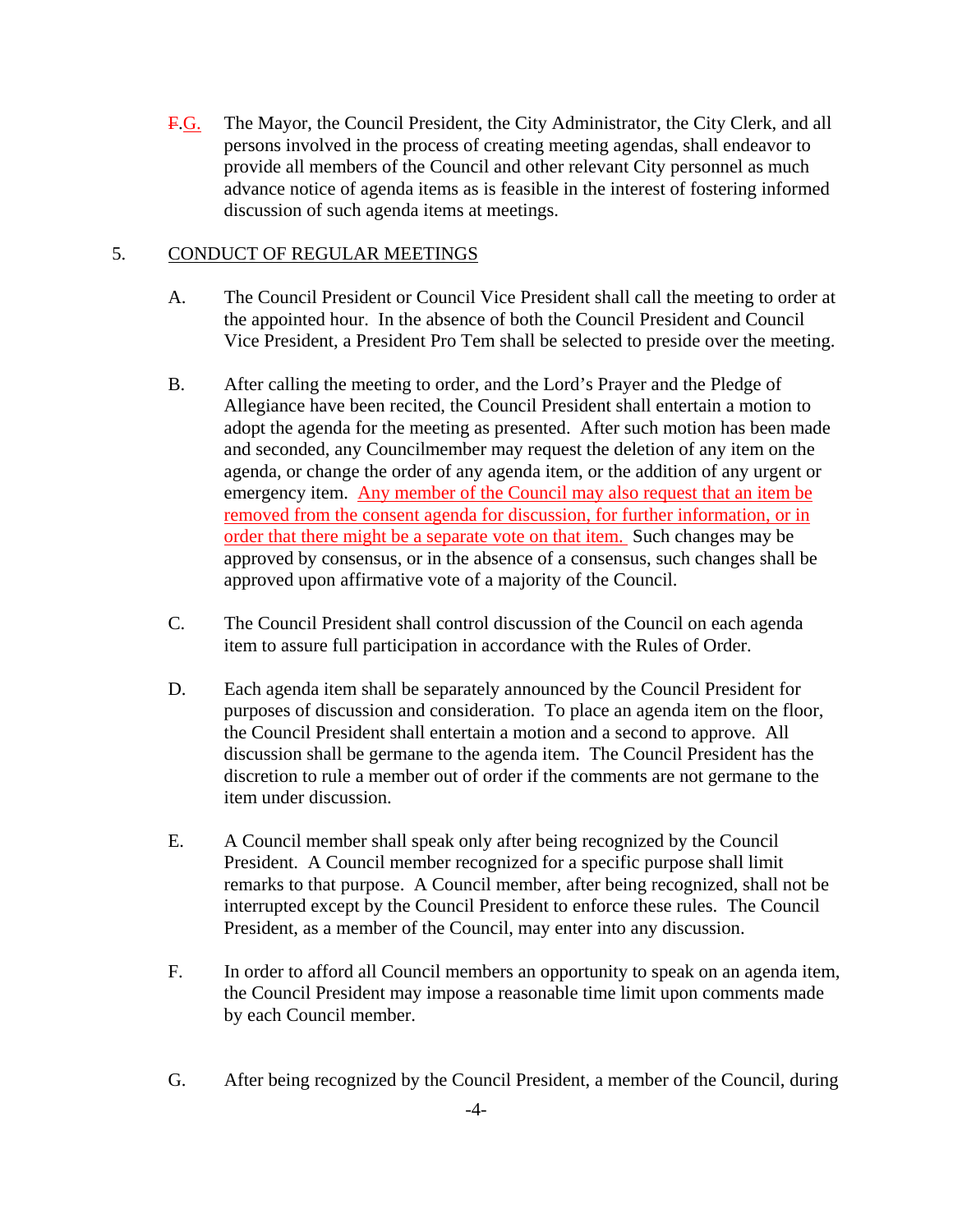discussion of any agenda item, or during a public hearing, may request and receive information, explanations or opinions of the Mayor, City Administrator, City Solicitor, City Clerk or any City department head.

- H. A member of the City Council, after being recognized by the Council President, may ask for an opinion or explanation from any member of the public in attendance.
- H. Council members are encouraged to direct comments to agenda items and to conduct meetings in a professional manner.

### 6. PUBLIC INPUT

- A. Public comments should be directed to the subject under consideration. The Council President shall rule on the germaneness of the citizen comments
- B. A citizen who has been recognized by the Council President to address the Council shall state his or her name, address, and organization affiliation, if they so choose.
- C. In order to afford all persons an opportunity to speak regarding an agenda item, the Council President may impose a reasonable limit upon comments made by members of the public, and/or may limit the number of times a member of the public may speak regarding an agenda item.
- D. Any person making personal, impertinent or slanderous remarks, or who becomes boisterous in any manner that disrupts the meeting while addressing the Council, may be requested by the Council President to leave the meeting immediately.
- E. No placards, banners, or signs will be permitted in the Council Chambers or in any other room in which the Council is meeting. Exhibits, displays and visual aids used in connection with presentations to the Council are permitted.
- F. At the discretion of the Council, time may be allowed after the conclusion of the legislative agenda items for public comments. A time may be established for public comments for citizens to address the Council on any item which is not on the agenda for that meeting. A time limit may be imposed and citizens are subject to the same rules of conduct as described above. If a prepared statement is available, a copy should be given to the City Clerk. Generally, members of the Council will not comment upon the comments made by a member of the public. If they are administrative issues, the Council President will refer them to the Mayor's Office for a response.
- G. Members of the public shall be courteous to their fellow citizens and the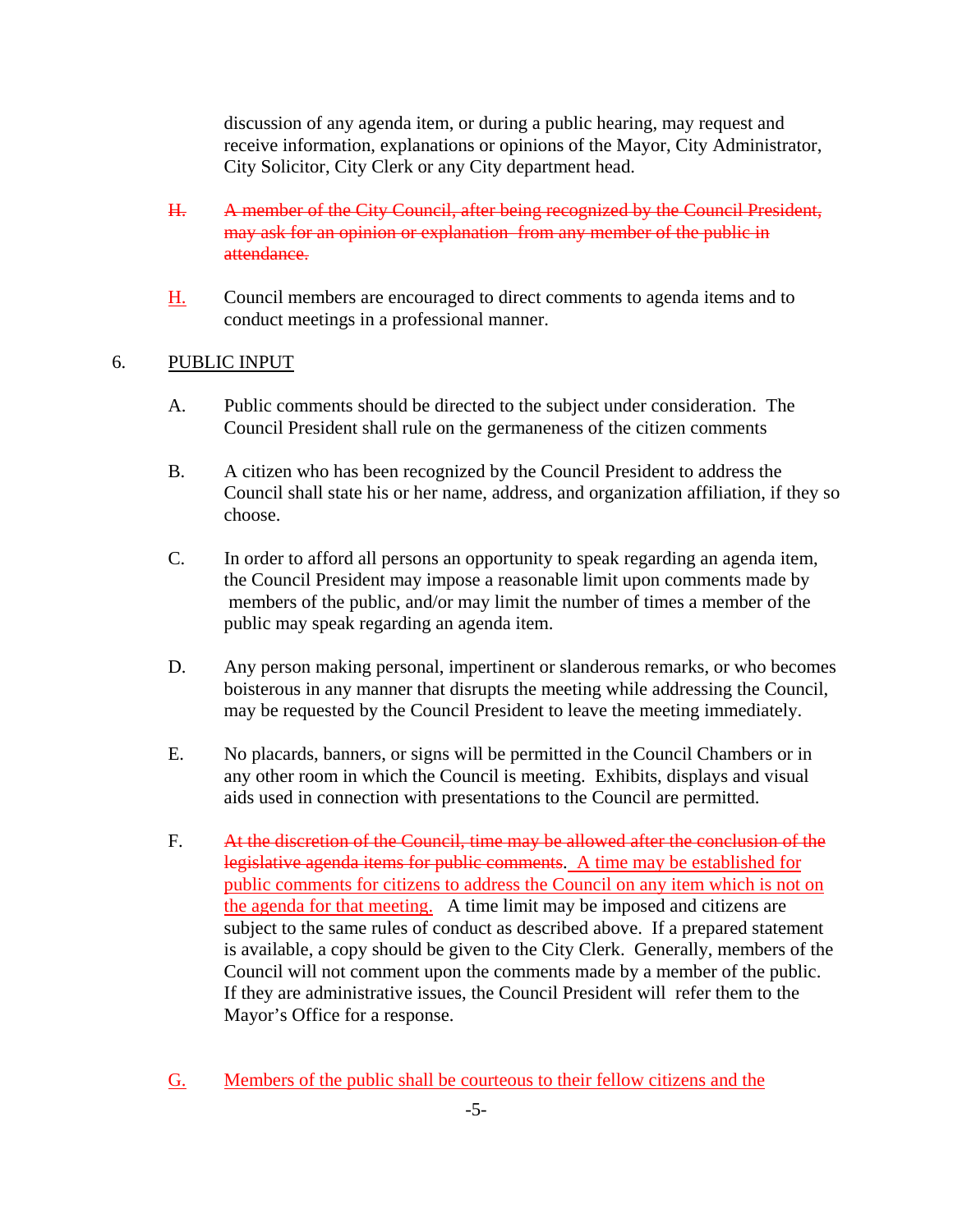proceedings while the Council is in session by avoiding conversations within the Council Chambers and the entrance hallway into the Chambers.

## 7. VOTING AND THE MAKING OF MOTIONS

- A. Any member of the Council, except the Council President, may make or second a motion for the Council to take action regarding any agenda item, subject to the City Ethics Ordinance and State Ethics Law.
- B. Any member of the Council may vote regarding any agenda item, subject to the City Ethics Ordinance and State Ethics Law.
- C. The Council President may not make a motion, and may second a motion only when there are only three (3) members of the Council, including the President, present and voting.
- D. In the absence of the Council President, the Council Vice President shall be subject to the same limitations upon voting and the making of motions as the Council President.
- E. The City Clerk shall record the name of the Council member making each motion and the name of the Councilmember who seconded the motion.
- F. Discussion shall be closed on any item by the Council President with the concurrence of a majority of the Council. At the conclusion of debate, the Council President shall call for a vote.
- G. On the call to vote, each Council member shall clearly state their aye, nay or abstain vote or by a show of hands when requested by the Council President. The City Clerk shall record the vote for each agenda item.
- H. During the course of the meeting, if it becomes necessary to temporarily delay action on an agenda item because of more urgent business, a Council member may move to "lay the item on the table". The motion requires a second, is not debatable and requires a majority vote for adoption.
- I. After an agenda item has been laid on the table, it can be taken from the table by a motion to "take the item from the table". The motion requires a second, is not debatable and a majority vote is required. If a motion to "take from the table" is not received by the close of the meeting, the agenda item dies at the end of the session.
- J. If a Council member wishes to "kill" a motion on the floor, a motion to "postpone indefinitely" shall be used. The motion requires a second, is debatable and a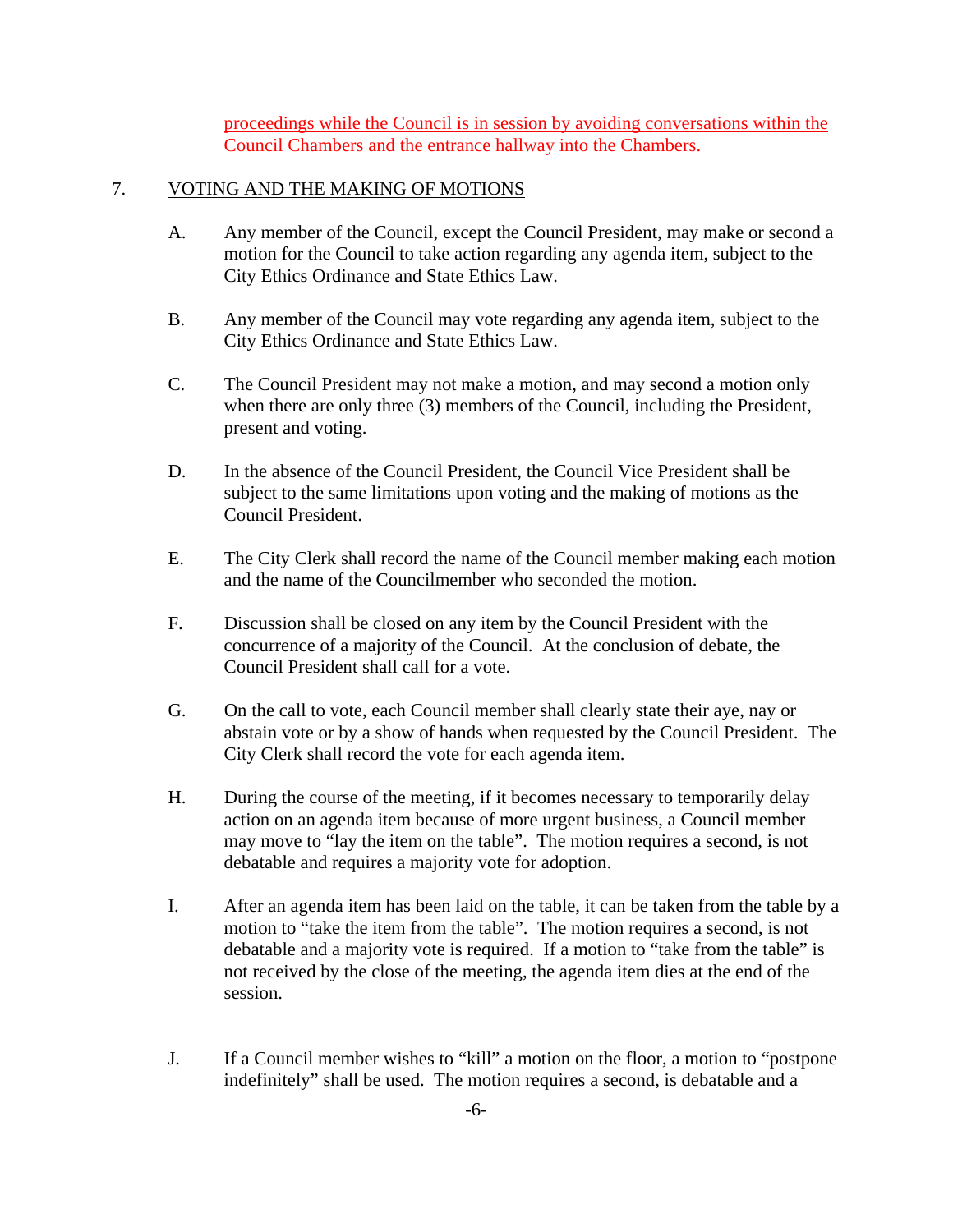majority vote is required for adoption.

- K. If a Council member wishes to defer an agenda item to another meeting, the motion to "postpone to a certain time" is used. The motion requires a second, is debatable and a majority vote is required for adoption.
- L. In the absence of a rule to govern a point of procedure, the City Council shall follow the general practices of Robert's Rules of Order.

# 8. WORK SESSION MEETINGS

- A. The Council may conduct work session meetings on matters which are expected to come before the Council for formal action at a regular meeting or otherwise need study by the Council. Items to be considered will be placed on the agenda by the Council President. The agenda shall be distributed on the Friday preceding the work session meeting. Because work sessions are considered informal, items not appearing on the printed agenda may be considered for discussion by a consensus of the Council.
- B At work session meetings, the Council shall receive information and presentation of issues from the Mayor, City staff and/or invited resource persons. Council may ask questions and may request that certain information be provided or issues be addressed when items are considered further at another work session meeting or a regular meeting of Council. Council may direct that matters under consideration be brought forward for formal action at a regular meeting, that further study be conducted if appropriate, that matters under consideration not be pursued further (except for matters requiring a public hearing), or that modifications be made before a matter is considered further.
- C. Final action on items is not taken at work session meetings. The Council may decide by consensus, or by a majority vote, on how to proceed on various items under consideration. However, no formal vote of the Council in favor or against any agenda item may be taken at a work session meeting.
- D. Work sessions are considered public meetings under the terms of the open meetings law and the public can attend. Members of the public or an interested party may have the right to address the Council only on items under consideration in a work session. The Council President shall control the discussion of the Council and the public in accordance with the Rules of Order. Comment forms shall also be made available for any member of the public to submit written comments on any agenda item for consideration by the Council.

# 9. PROCEDURES FOR SECURITY AT CITY COUNCIL MEETINGS

A. Salisbury Police personnel, Criminal Investigation Division (C.I.D.), will report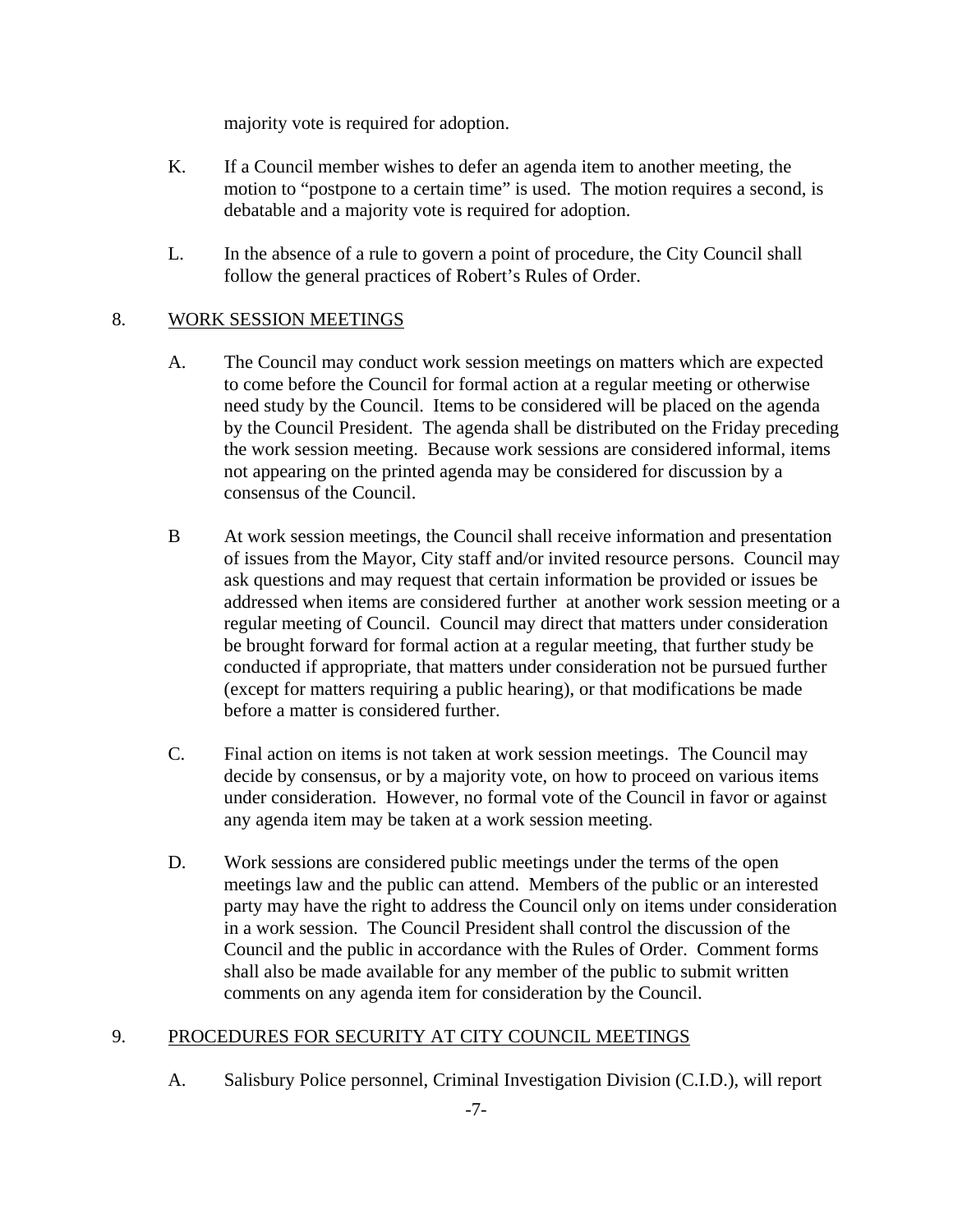to the City Council Chambers at least one-half hour prior to the meeting and will have their radio. Prior to the meeting, C.I.D. personnel will conduct a visual sweep of the Council Chambers, stairways, elevators and surrounding hallways for any suspicious items such as packages, letters, etc.

- B. C.I.D. personnel will wear appropriate plain clothes and will take an observation position in the rear of the Council Chambers.
- C. C.I.D. personnel must not leave the Council Chambers until the conclusion of the meeting unless an emergency occurs.
- D. If a problem or disturbance arises, the following procedure will be followed:
	- 1. The City Council President will ask the disruptive person to leave the meeting room. In the event of an arrest, the Council President may be summoned to court as a witness.
	- 2. Should the person leave, no further action will be taken.
	- 3. Should the disruptive person refuse to leave, the individual will be requested to leave by the C.I.D. personnel. If the person does not leave at that time, the individual will be arrested for trespassing and/or disorderly conduct. If a second member of C.I.D. is present for the meeting, that person will transport and place the appropriate charges on the arrestee. If a problem was not anticipated, and only a single member of C.I.D. is present, the member will contact communications to have a patrol officer respond to the meeting room and that officer will conduct the transport while the C.I.D. member remains in the meeting to ensure continued security. Once the meeting has concluded, and the Council members are safely out of the building, the C.I.D. member will then respond to headquarters and will charge and transport the arrested subject. If an arrest occurs during the City Council meeting, the C.I.D. member will notify the

C.I.D. Commander upon the conclusion of the meeting.

- E. If there is no problem, the C.I.D. member will remain at the meeting until its conclusion and will ensure that City personnel are safely out of the building.
- F. The City Council Chambers will be posted with a sign indicating the following:

"For the safety of all persons, all bags and boxes are subject to